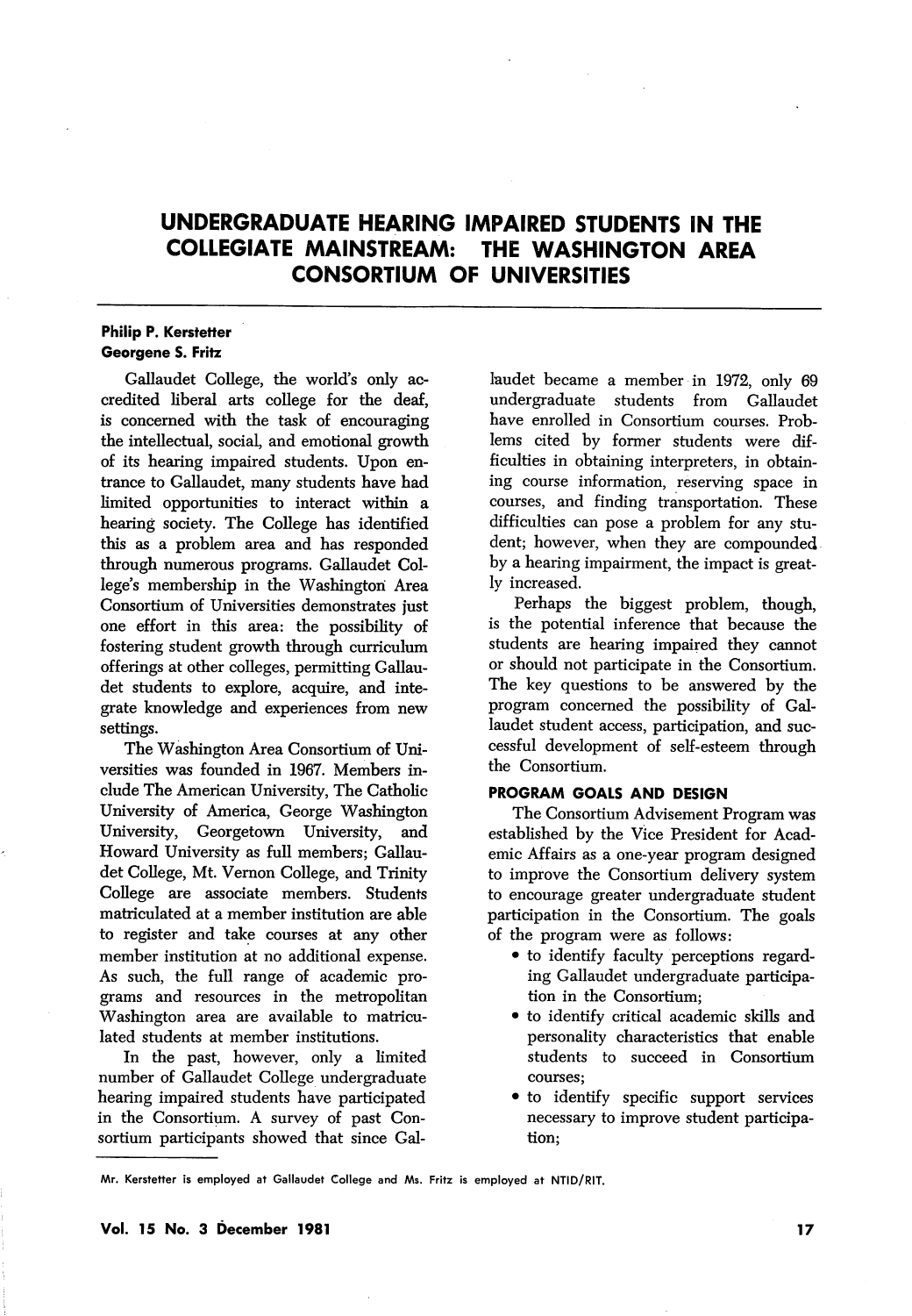## UNDERGRADUATE HEARING IMPAIRED STUDENTS IN THE COLLEGIATE MAINSTREAM: THE WASHINGTON AREA CONSORTIUM OF UNIVERSITIES

- to foster greater student participation in the Consortium;
- • to develop deaf awareness among the member colleges and universities.

The program was designed to pilot test a process that would identify potential pro gram participants, identify internal and ex ternal support systems, monitor student participation in the project, and evaluate the overall impact on the participating students and institutions.

## PROGRAM OPERATION

### Phase I: Collection of Information

The initial phase of the program con sisted chiefly of data and information col lection. Students previously enrolled in Consortium courses were interviewed to determine their perceptions of the experience itself, with emphasis on the identification of those factors which tended to block suc cessful participation. The most serious prob lems identified by these interviews were lack of course information and advisement, dif ficulties in obtaining interpreters, and lack of information concerning transportation and academic calendars at the other institutions.

The faculty at Gallaudet College was then surveyed in order to determine its perceptions of the role and importance of the Consor tium experience for undergraduate Gallaudet students. On a basis of a 40% return of ques tionnaires, it was determined that the faculty at Gallaudet is in support of the idea of un dergraduate Gallaudet students enrolling in Consortium courses. However, faculty mem bers indicated a lack of information avail able about the Consortium and a subsequent hesitancy to actively consider the use of Consortium courses in their advisement process.

Contact also was made with each of the Consortium member institutions. An individ ual at each institution was identified as liaision between faculty members at Gallaudet and the respective institutions. Through dis cussions with these personnel, it was dis covered that many faculty members at other institutions felt helpless in terms of working with hearing impaired students in their classrooms: (course rosters in the past had not indicated the hearing impaired Gallaudet student and few faculty members had any information on what to do with any hearing impaired student).

Finally, the Interpreter Referral Services (IRS) at Gallaudet College was contacted to determine its perceptions of its role in serving Gallaudet students enrolled in Con sortium courses. Problems identified by the IRS included insufficient notification of stu dent interpreter needs as well as insufficient notification of course times, course scope, and the vocabulary covered within the course.

#### Phase II: Information Dissemination

Several activities were undertaken to im prove the flow of information. First, course catalogues and schedules for the coming semester were placed in each academic de partment and the various Deans' offices. In addition, activities informing students of Con sortium opportunities were conducted in various dormitories at Gallaudet College.

With the assistance of the Office of Pub lic Relations, a small brochure advertising the Consortium was developed and dis tributed to all students on campus. This bro chure emphasized the proximity of other campuses to Gallaudet as well as the various course opportunities available to Gallaudet students through Consortium participation.

A Consortium Advisement Manual was developed and placed in each academic de partment for use by faculty advisors. This manual contained information about the various member institutions, an overview of Consortium academic advising, informa tion for hearing impaired Consortium partici pants, academic calendars for each Consor tium institution, explanation of the function and role of interpreters and notetakers, a list ing of Consortium resource persons at each institution, and Consortium transportation in formation.

Finally, a workshop covering such areas as the nature and degree of hearing impair ment, impact of hearing impairment on the educational process, role of interpreters and notetakers, and sign language systems was developed for presentation to faculty mem-